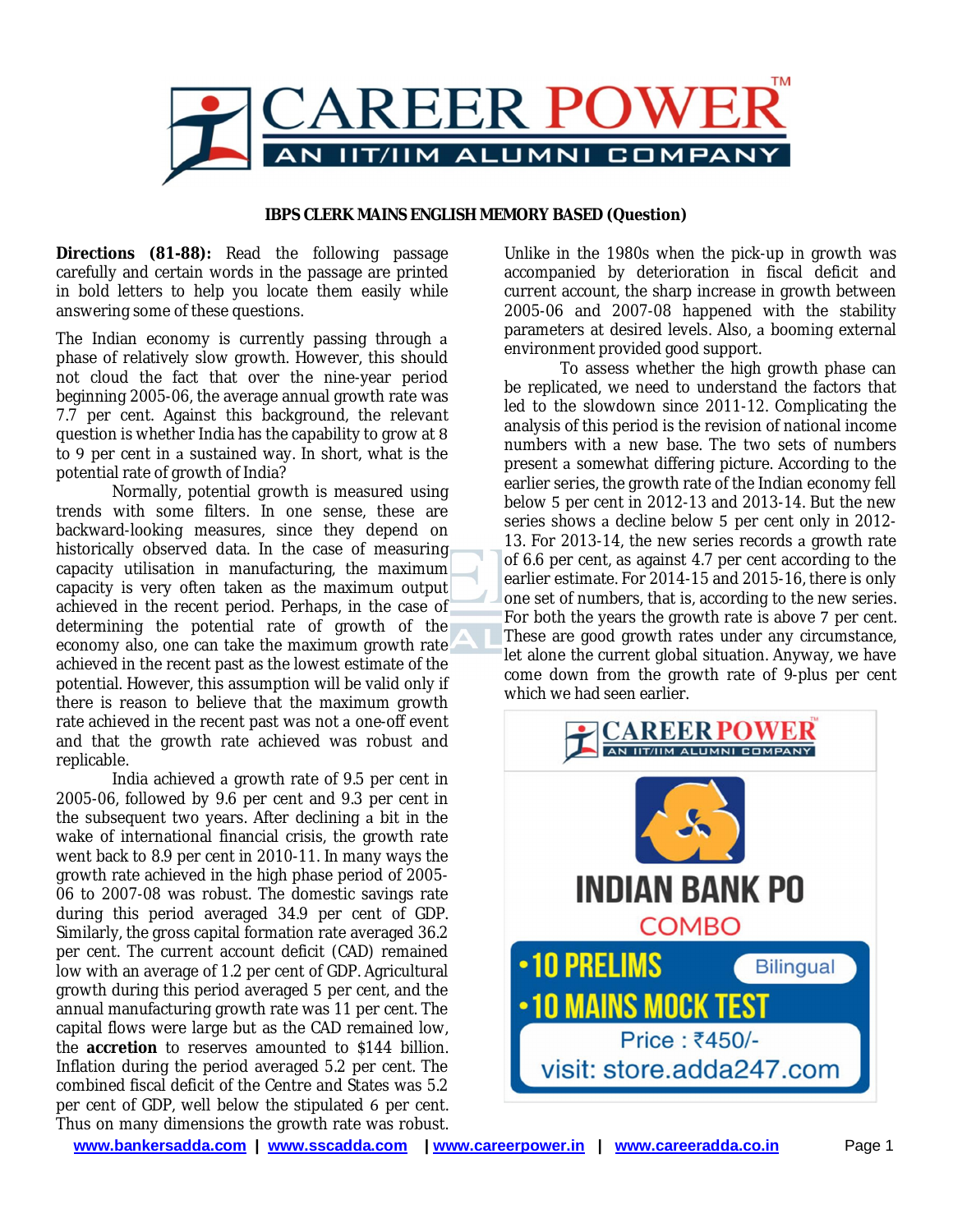Three sets of reasons are attributed for the slowdown. First, the external environment had deteriorated sharply. The recovery from the crisis of 2008 was tepid. One country after another in the developed world came under pressure. Strangely, however, international commodity prices including crude oil prices remained high until couple of years ago. All this had an adverse impact on developing countries, including India. However, it would be wrong to attribute the slowdown in India primarily to external factors. The domestic factors are the key. Second, there were severe supply bottlenecks. Agricultural production fell sharply in 2009-10 because of a severe drought. This triggered an inflation which lasted for several years thereafter. Coal output fell. Iron ore output fell, partly because of court decisions. The third set of reasons is basically non-economic which led collectively to a weakening of investment. A multitude of issues relating to scams and perceived delays in decisionmaking created an element of uncertainty in the minds of investors. New investments began to fall.

The rise in investment rate must be supported by a rise in the domestic saving rate. An increase in investment rate supported by a widening current account deficit is not sustainable and is fraught with serious consequences. Only a current account deficit in the region of  $1$  to  $1.5$  per cent is sustainable. Incremental capital output ratio is a catch-all variable which is influenced by a host of factors. Obviously, it depends on technology. It also depends upon the skill of the labour force which in turn depends on the quality of the education system. Another catch-all expression "ease of doing business" is also relevant (i.e.) bureaucratic hurdles which **impede** speedy execution of projects need to be removed. Thus improving the productivity of capital needs action on several fronts.

Making a prediction about the future is always hazardous. Many things can go wrong. The Indian economy in the recent past has shown that it has the resilience to grow at 8 to 9 per cent. Therefore achieving the required investment rate to support such a high growth is very much in the realm of possibility. However, we need to overcome the current phase of declining investment rate. Investment sentiment is influenced by non-economic factors as well. An environment of political and social **cohesion** is imperative. Equally, we can get the incremental capitaloutput ratio (ICOR) to a lower level. Raising the productivity of capital will require policy reforms including administrative reforms as well as firm-level improvements. The "potential" to grow at 8 to 9 per cent at least for a decade exists. We have to make it happen.

**(The topic of the Passage asked in the exam was based on the economic changes in the last 50 years)**

- Q81. In context of the given passage, which of the following is/are the reason for economic slowdown of India?
	- (a) Jaunty recovery from the crisis of 2008
	- (b) Court's verdict to stop production of coal.
	- (c) Domestic barriers like draught, inflation etc.
	- (d) Various barriers introduced by the government.
	- (e) All of these
- Q82. According to the given passage, what does 'ease of doing business imply?
	- (a) End of bureaucracy
	- (b) Eliminating nepotism
	- (c) Availability of funds
	- (d) Eliminating Red tapism
	- (e) Not clear from the passage
- Q83. On what factors does incremental capital output ratio NOT depend?
	- (a) Technology
	- (b) Skilled labour
	- (c) Better education system
	- (d) Low fiscal deficit
	- (e) It depends on all the given options
- Q84. On the basis of the given passage, which of the following options cannot be inferred?
	- (a) Corruption is one of the reasons for the economic slowdown of India
	- (b) There is a dissimilitude between the calculations based on new base and the previous one.
	- $(c)$  The Indian economy experienced a great robust throughout the previous decade.
	- (d) Fiscal deficit below six percent is proviso.
	- (e) Nature also played an important role in slowing down Indian economy.
- Q85. According to the given passage, which of the following option is the best reason which supports the author's conclusion that 'high growth is very much in the realm of possibility'?
	- (a) Flourishing service, agricultural and manufacturing sectors of India.
	- (b) Policy reforms introduced by the current government.
	- (c) Increasing growth rate and investment rate
	- $(d)$  India's potential to grow at a high rate
	- (e) None of these
- Q86. On the basis of your reading, choose an appropriate title for the passage.
	- (a) The Indian economy: The phase of sluggish growth.
	- (b) India's potential.
	- (c) India's promising past results.
	- (d) Can India grow fast: An introspection
	- (e) Ease of doing business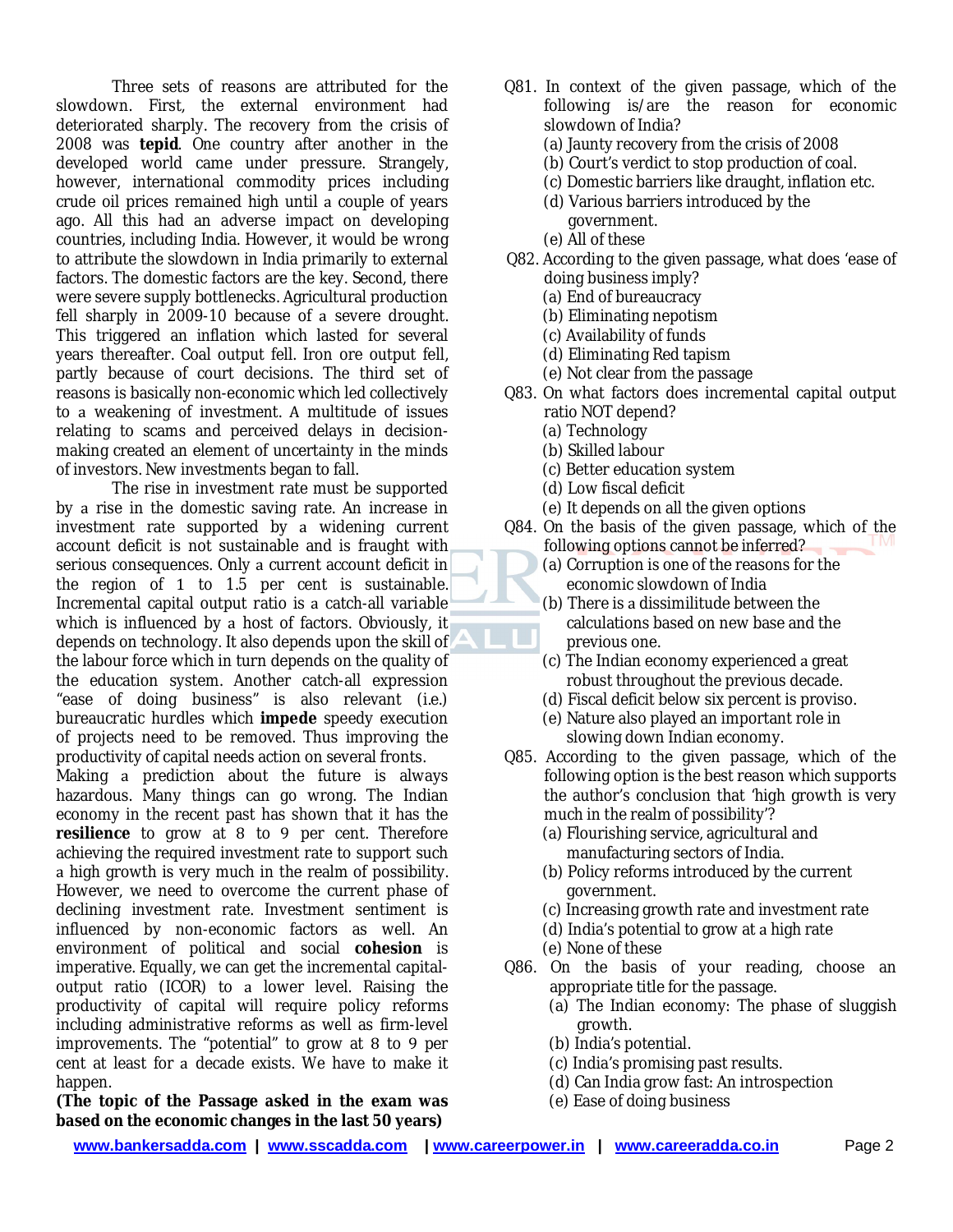**Directions (87-88):** Choose the word/group of words which is **MOST SIMILAR** in meaning to the word/group of words printed in bold as used in the passage.

Q87. **ACCRETION**

- (a) Adherence
- (b) Accumulation
- (c) Approval
- (d)Devaluation
- (e)Upsurge
- Q88. **IMPEDE**
	- (a) Delay
	- (b) Violate
	- (c) Defer
	- (d) Taint
	- (e) Diagnose

**Directions (89-95):** Read the following passage carefully and answer the questions given below it. Certain words have been printed in bold to help you to locate them while answering some of the questions.

Brexit has evoked a spate of comments. These comments fall into broadly two categories. The first set of comments focusses on the short-term and mediumterm impact of Brexit on the U.K., Europe and the rest of the world including India. The second goes into the reasons behind this decision of the British. Globalisation has been interpreted in many ways. In broad terms, globalisation denotes the free movement of goods, services, capital, funds, ideas, technology and people across countries. Many people think globalisation is recent phenomenon. This is not true. This has been going on for centuries. What has made it unique in recent times is the speed of the movement. Great Britain and many other countries in Europe have reached the present level of economic development only because of this free movement. In both demographic and geographic terms, Britain is a small country. It is not the size of the domestic market that determined its growth. London could not have emerged as the financial centre of the world but for the free flow of capital.

The **gamut** of financial services offered by London is geared to meet world demand and not that of Britain alone. Even after the exit from the EU, Britain cannot remain as an isolated island. It has to be part of an international trade regime which allows for free trade. What then could have motivated a little more than 50 per cent of the population to come out of the EU? It has something to do with the nature of the relationship within the EU. The EU has evolved over the last seven decades. From a loose arrangement, it has become a tight bureaucratic organisation with its

jurisdiction extending to multifarious activities. When the euro was created as a common currency, Britain opted out of it. The European Central Bank sets common monetary policy stance for all member countries. This itself has been a source of irritation to many member countries. This came out prominently at the time of the Greek crisis. With the loss of one instrument of control  $-$  namely, the exchange rate variation - the entire burden of adjustment had to be through employment and output changes. As one commentator put it, the EU has moved up its aspiration from the idea of 'common' market to 'single' market. It is this transition which half of Britain has resented. The complex set of regulations **emanating** from Brussels has made at least a section of the British people feel that they have lost 'independence'. Some of the elite of Britain who voted to 'leave' feel this way. They think that control has moved to unelected bureaucrats in Brussels. What has induced the 'non-elite' to vote for Brexit was the EU's migration policy. The free movement of people has been the last straw that broke the camel's back. The low-paid jobs in the U.K. have been taken over by migrants predominantly from Eastern Europe. In an economy which has been growing slowly (even though the U.K. is a better performer than other European countries in recent years), this has come as a shock. The spirit of 'nationalism' still runs high. The poor in Britain feel that they have been cheated by the migrants. Absorbing migrants is not new for Britain. The Asian and African migrants constitute significant proportion of the population. All this happened when the economy was strong and growing. But this is not the situation now, and the **resentment** is in one sense natural. However, looked at globally, the poor in the countries from which people migrate have benefited. The British have also gained to the extent that the free movement of people has enabled highly skilled professionals to find positions all over Europe. The 'leave' vote thus was motivated by two considerations: one, the degree of integration that the EU was trying to impose, and two, the migration policy which allowed a free movement of people across countries. Globalisation is not really the devil. If the EU arrangement had been restricted only to free movement of goods, services, capital and funds, it could not have led to any deep resentment. It is the attempt at greater economic integration that has been interpreted as a loss of sovereignty and resented. Globalisation, with its

**www.bankersadda.com | www.sscadda.com | www.careerpower.in | www.careeradda.co.in** Page 3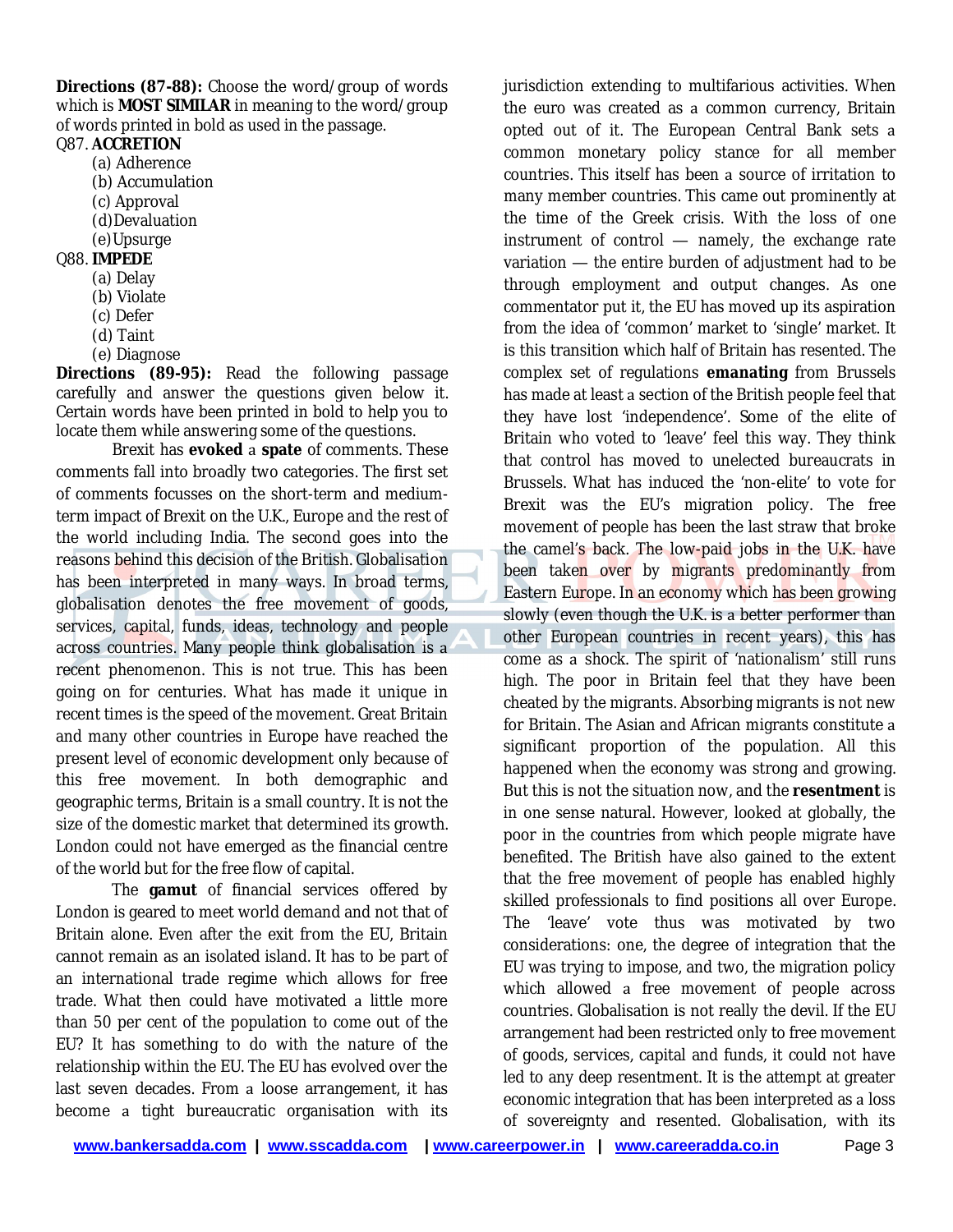emphasis on efficiency (since goods and services will get produced at the least cost centres), can lead to greater inequality theoretically.

Within a country also, the more efficient including professionals gain disproportionately. This situation gets worse if economies are growing slowly. The U.S. has always prided itself on saying that the system they have is 'people's capitalism'. Inequalities do not matter much when economies are growing strongly and when new entrants to the labour force find employment easily. Countervailing measures are needed to take care of the adverse impact of globalisation. For this reason, we cannot throw the baby out with the bathwater. The developed countries face a serious dilemma. They have reached a stage in their development when further growth will be slow. This will have implications for absorbing the labour that gets added to the market. Complicating the situation is technological development which is increasingly labour-saving. New technologies have a twofold impact. First, they reduce the demand for labour in general. Second, in particular they make unskilled and semi-skilled work redundant. They demand new skills for which retraining may be needed. Distribution of income has thus become an issue which needs to be dealt with directly. Brexit is not a blow against globalisation per se. Labour does not stand in the same category as capital, even though both are factors of production. Migration hurts when the economy is at a low ebb. Britain, along with other developed countries, faces a basic problem of coping with a growth potential which is far lower than the growth rate they had seen before 2008.

- Q89. To what aspect this article is devoted by the author?
	- (a) Impact of Brexit on U.K and Europe.
	- (b) Impact of globalization.
	- (c) Motivation behind the vote against greater economic integration.
	- (d) The implications of Brexit on the migration in Britain.
	- (e) Countervailing measures that are needed to take care of the adverse impact of globalisation.
- Q90. What has been the reason for the infuriation of the member countries of European Union?
	- (a) Technological development which is increasingly labour-saving.
	- (b) The increase in the EU's propensity towards single market.
- (c) Britain's refusal to accept euro as its currency even after common monetary policy stance for all the members.
- $(d)$  The migration policy which allowed a free movement of people across countries.
- (e) The increase of inequality in economically strong countries which has generated a new nationalism.
- Q91. Which of the following is one of the reasons for major section of British people to vote against European Union?
	- (a) Low wages due to the abundance of labour force migrating from Asian countries to the Britain.
	- (b) Slow economic growth and incompetence of the new technologies because of which they are becoming more financially weak.
	- (c) The jurisdiction enjoyed by the unelected officials in Brussels.
	- (d) The spirit of nationalism among the some sections of British people.
	- (e) Discrimination of Britain by other member countries because of both demography and geography.
- Q92. Which of the following statement is false regarding
	- the impact of globalization? (i) Globalization that stresses on productivity leads to inequality.
	- (ii)Globalization has been attributed as the primary reason for the loss of supremacy in British people by the author.
	- (iii) Globalization is a major factor which helped London in becoming a financial center of the World.

![](_page_3_Picture_24.jpeg)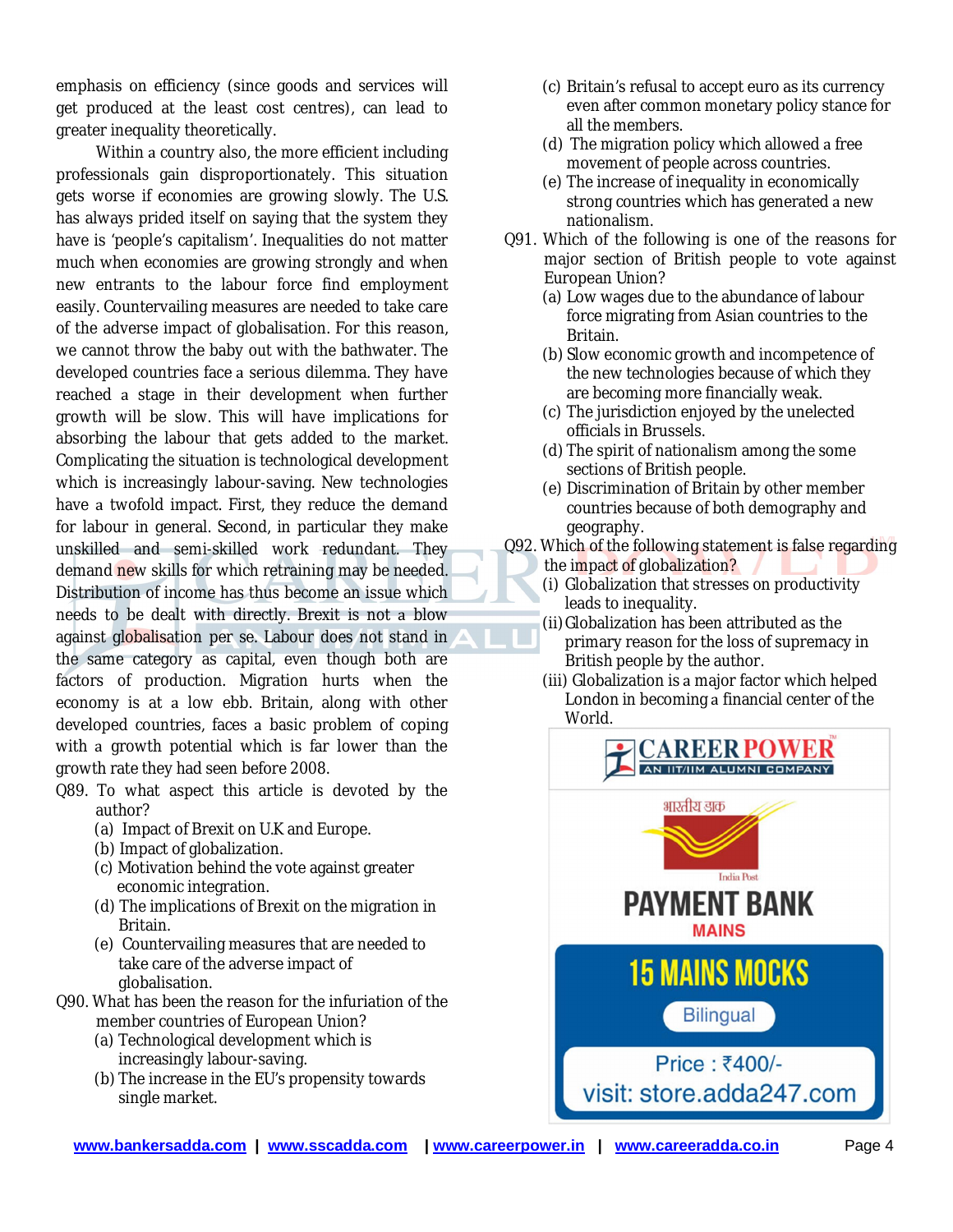- (a) Only (ii)
- (b) Both (ii) and (iii)
- (c) Only (iii)
- (d) Both (i) and (ii)
- (e) All of these.

Q93. What is the peril of migration?

- (a) Complications in the technological development.
- (b) Increase in the inequality in the economies growing at a faster rate like Britain.
- (c) Redundant semi-skilled and skilled work in general.
- (d) Disbursement of salary is becoming a major issue because of increased number of labour.
- (e) None of these.

**Directions (94-95):** Choose the word/group of words which is **MOST SIMILAR** in meaning to the word/ group of words printed in bold as used in the passage.

Q94. **EVOKED**

- (a) Aplomb
- (b) Subdue
- (c)Extinguish
- (d)Elicit
- (e) Obsolete

Q95. **SPATE**

- (a) Meristematic
- (b) Deluge
- (c) Paradox
- (d) Sparse
- (e) Paucity

**(The topic of the Passage asked in the exam was based on the effect of BREXIT in Italian context)**

**Directions (96-100):** In each of the following sentence there are three blank spaces. Below each sentence there are five options and each option consists of three words which can be filled up in the blanks in the sentence to make the sentence grammatically correct.

Q96. Indian Cricket has seen many **\_\_\_\_\_\_\_\_\_\_\_\_** captains. But Dhoni was certainly a/an **\_\_\_\_\_\_\_\_\_\_\_\_\_\_\_** one in many ways. As skipper, he mainly focused on cultivating team spirit and creating **\_\_\_\_\_\_\_\_\_\_\_\_\_\_\_\_\_** for young players.

- (a) exceptional, diminutive, chances.
- (b) sturdy, serendipitous, chances
- (c) stout, robust, opportunity
- (d) Stalwart, extraordinary, opportunities.
- (e) common, exceptional, prospects.
- Q97. Pakistani's Defense Minister Khwaja Muhammad Asif, for all practical purposes, recently \_\_\_\_\_\_ Israel with a \_\_\_\_\_\_\_ nuclear attack, in response to a fake news report that the Israelis had said

they would use nuclear \_\_\_\_\_\_\_ against Pakistan if it sent ground troops to Syria.

- (a) threatened, retaliatory, weapons
- (b) Jeopardized, reciprocating, armor
- (c) admonished, riposte, weapon
- (d) rebuked, counter, armament
- (e) rebuffed, retorted, weapons
- Q98. The line seems to be a direct \_\_\_\_\_ to the establishment of a caliphate. But those who know the context of Faiz the poet, the man and his work correctly interpret it as a communist vision of life, with the \_\_\_\_\_\_\_\_\_\_ of the \_\_\_\_\_\_\_ prevailing.
	- (a) Commendation, democracy, precariat
	- (b) Invocation, dictatorship, proletariat
	- (c) Intercession, autonomy, rabble
	- (d) Citation, anarchism, bourgeoisie
	- (e) Intervention, despot, common people
- Q99. News and social media companies have a moral to ensure that they do not, directly or otherwise, deliberately \_\_\_\_\_\_\_\_\_\_\_ the facts to their audiences and pass them off for news. If it is post-truth world we\_\_\_\_\_\_\_\_\_\_\_\_\_, this becomes especially important.

(a) obligation, distort, desire

- (b) commitment, tarnish, denounce
- (c) responsibility, misrepresent, inhabit
- (d) purport, besmirch ,stigmatize
- (e) implication, enhance, reside

Q100. Activists in the country have long protested its

- \_\_\_\_\_\_\_\_\_\_ society that essentially \_\_\_\_\_\_\_\_\_ women from travelling, marrying or attending college without permission from a male relative, who is called their
- (a) benevolent, forbid, steward
- (b) Pre- Adamite, prevent, custodian
- (c) pre-eminent, restrict, protector
- (d) venerable, condemns, manciple.
- (e) patriarchal, prohibits, guardian.
- Q101. Five statements are given below, labelled a, b, c, d and e. Among these, four statements are in logical order and form a coherent paragraph. From the given options, choose the option that does not fit into the theme of the paragraph.
	- (a) This can be seen in the growing importance cities are receiving in the distinct "worlds" of government, business, think tanks, academia and civil society.
	- (b) After years of ambivalence, urbanization is increasingly being embraced, or at least acknowledged, in India.
	- (c) Each of these "worlds" is populated by experts in specific "fields" within the urban realm such as planning, environment, transport, housing, finance and health.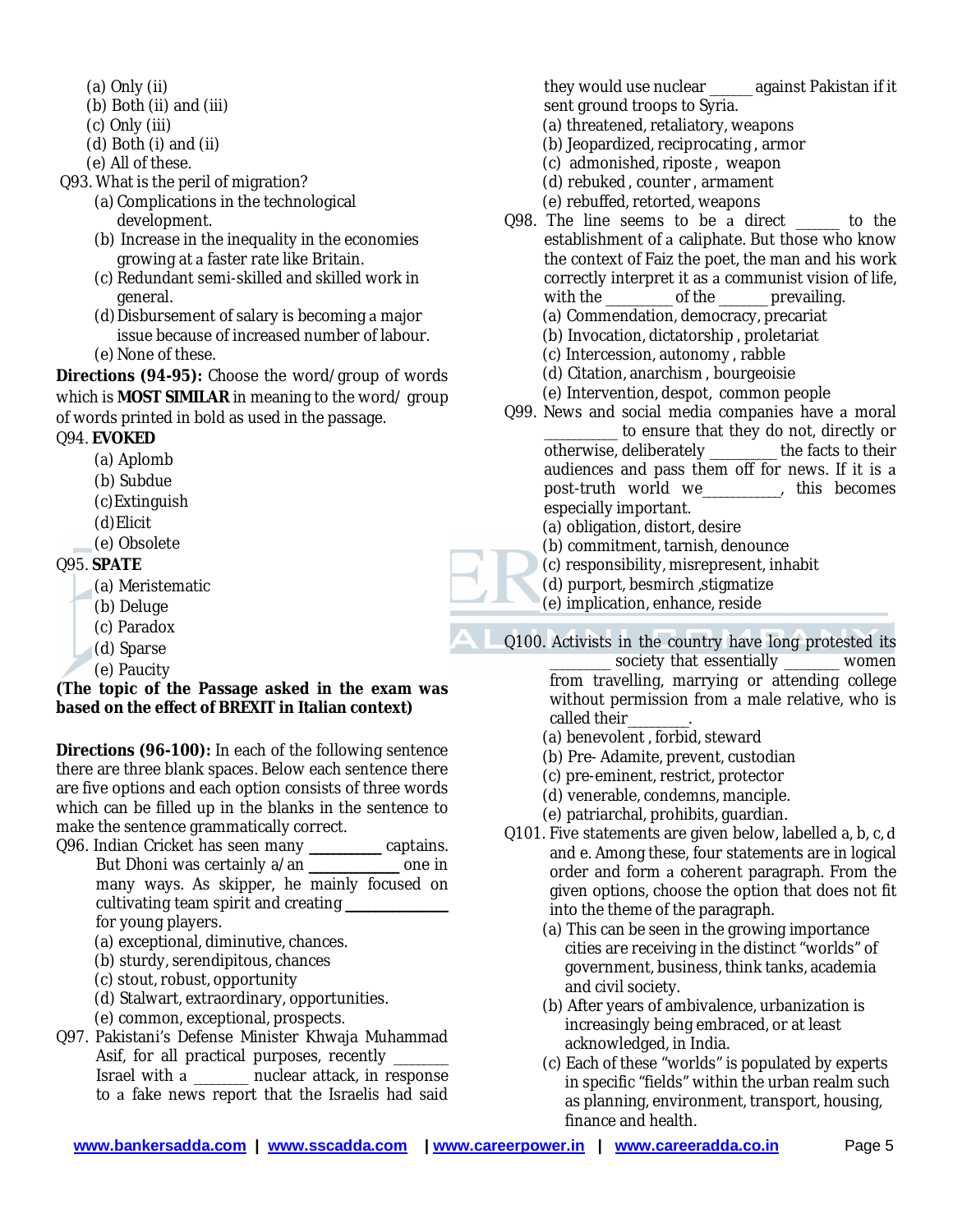- (d) sustainability is at the core of the "New Urban Agenda". A substantial portion is dedicated to various "transformative commitments for sustainable urban development"
- (e) The multiple "fields" within these parallel "worlds" typically operate as silos and do not interact with the other "fields" and "worlds".
- Q102. Five statements are given below, labelled a, b, c, d and e. Among these, four statements are in logical order and form a coherent paragraph. From the given options, choose the option that does not fit into the theme of the paragraph.
	- (a) It is often said that the urgent and the immediate are not the same as important.
	- (b) Therefore, one should not be surprised that the Indian corporate sector has kept its calls for lower interest rates and a competitive exchange rate on an auto-replay mode.
	- (c) Indeed, they are in conflict with one another.
	- (d) All the urgent and the immediate commentary on the decision by the newly constituted monetary policy committee (MPC) of the Reserve Bank of India (RBI) has already come out.
	- (e) RBI has released the minutes of the MPC meeting too. The bulk of it has been seen earlier in the press release that followed the meeting
- Q103. Five statements are given below, labelled a, b, c, d and e. Among these, four statements are in logical. order and form a coherent paragraph. From the given options, choose the option that does not fit into the theme of the paragraph.
	- (a) Notwithstanding the good monsoon this year after back-to-back drought years, most commentators agree that the rural economy and the agricultural sector may not be out of distress.
	- (b) Recent attempts by Rahul Gandhi to mobilize farmers during his Kisan Yatra might not revive the fortunes of the Congress party in Uttar Pradesh, but they did contribute to bringing the issues of farmers and agriculture to the political mainstream.
	- (c) It is also worth mentioning that most of them were seen as leaders of dominant farming communities or caste groups that benefited from rising profitability and price support.
	- (d) Given that almost half of the total workers in the country are still engaged in farming and the majority of households in rural areas are still dependent on agriculture, directly or indirectly, issues confronting the farming community are naturally an important electoral plank.
- (e) More so in an environment where rural areas, and the agricultural sector in particular, have been in some distress in recent years.
- Q104. Five statements are given below, labelled a, b, c, d and e. Among these, four statements are in logical order and form a coherent paragraph. From the given options, choose the option that does not fit into the theme of the paragraph.
	- (a) Dyn is a part of the backbone of the Internet, since it is one of the companies that provides domain name services or DNS to Internet users, and translates simple English-based commands like "livemint.com" typed into browser into the actual numeric addresses that the Internet's computers use to identify each website.
	- (b) Security firm Flashpoint has said that it believes that seemingly innocuous items such as video recorders, webcams, closed-circuit security cameras and the like were taken over by malware, and then, without their owners' knowledge, were used to help execute the massive cyber attack
	- (c) This outage was astonishing in its ferocity, especially since it co-opted the much vaunted Internet of Things (IoT) into the attack.
	- (d) It claims that hundreds of thousands of such devices were co-opted into the attack by being infected with malware.
	- (e) This malware, called Mirai, was released by an anonymous hacker named Anna-senpai some weeks ago.
- Q105. Five statements are given below, labelled a, b, c, d and e. Among these, four statements are in logical order and form a coherent paragraph. From the given options, choose the option that does not fit into the theme of the paragraph.
	- (a) The mathematician Richard K. Guy is arguably best known for discovering glider.Assuming that's an intriguing-enough opening, let me explain. In 1970, the British mathematician John Conway invented a board game called, simply, "Life".
	- (b) Life happens on a grid of squares that stretch in every direction (imagine an infinite chessboard). Each square, or cell, is either alive or dead (or call it black or white, filled or empty).
	- (c) Now, this is not a game in the conventional sense: there's no way to "win", nor do you play against an opponent. In fact, Life doesn't even need a player as it proceeds. You just set up an initial state and then watch what happens.

**www.bankersadda.com | www.sscadda.com | www.careerpower.in | www.careeradda.co.in** Page 6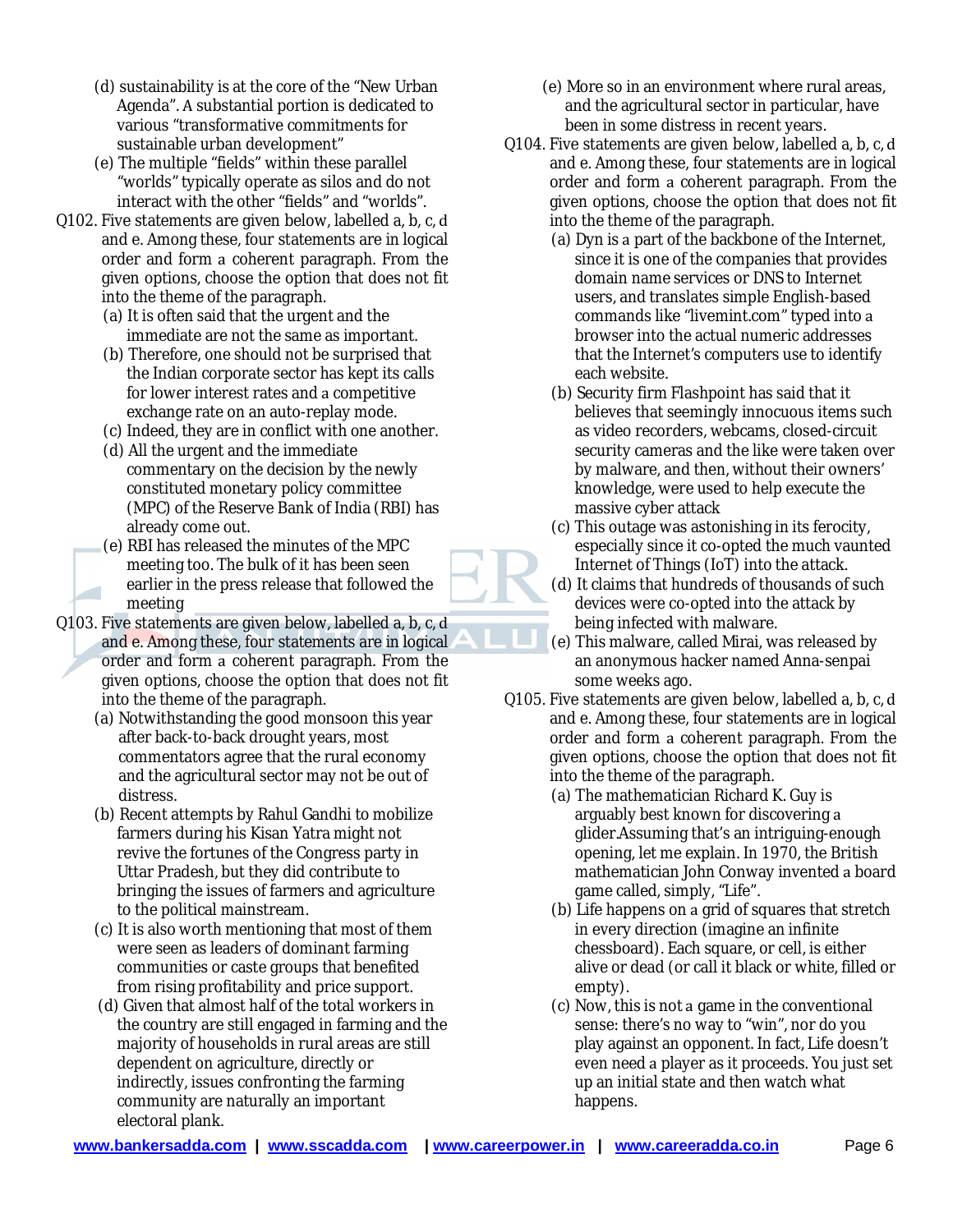- (d) To start, you choose a certain number of cells to be live—at random, or in a pattern, whatever. Each cell now evolves according to a set of rules that considers its eight neighbours (left, right, above, below, and on the four corners).
- (e) This is the endlessly fascinating question Conway's game raises, and this is why it was and remains today a much discussed favourite among mathematicians and computer scientists.

**Directions (106-109):** In each of the following sentences four options are given. You are needed to identify the best way of writing the sentence in context of the correct usage of standard written English.

- Q106. The entire cast and crew of the film, enjoyed splashing in the pool, bathing in the ocean, and, particularly, to sun bathe on the shore.
	- (a) The entire cast and crew of the film, enjoyed splashing in the pool, bathing in the ocean, particularly to sun bathing on the shore.
	- (b) The entire cast and crew of the film, enjoyed splashing in the pool, to have a bath in the ocean, and, particularly, to sun bathe on the shore.
	- (c) The entire cast and crew of the film, enjoyed swimming in the pool to bathe in the ocean, and, particularly sun bathing on the shore.
	- (d) The entire cast and crew of the film, enjoyed swimming in the pool, bathing in the ocean, and, particularly, sun bathing on the shore. (e) No error.
	- Q107. No officer had ought to be put into a situation where he was to choose between his love for his family and the responsibilities accompanying his duty.
		- $(a)$  No officer would be put in a situation where he have to choose between his love for family and the responsibilities accompanying his duty.
		- $(b)$  No officer had ought to be put into a situation in which he has to choose between his love for his family and the responsibilities accompanying his duty.
		- (c) No officer should be put into a situation where he has to choose between his love for his family and the responsibilities accompanying his duty.
		- $(d)$  No officer ought to be put into a situation in which he has to choose between his love for this family and the responsibilities accompanying his duty.
		- (e) No error.
- Q108. Being a realist, the detective could not accept the statement of the accused that UFOs had caused the disturbance.
	- (a) Being a realist that he was, the detective could not accept the statement of the accused that UFOs had caused the disturbance.
	- (a) Since he was a realist, the detective could not accept the statement of the accused that UFOs had caused the disturbance.
	- (c) Being that he was a realist, the detective could not accept the statement of the accused that UFOs had caused the disturbance.
	- (d) Realist that he was, the detective could not accept the statement of the accused that UFOs had caused the disturbance.
	- (e) No error
- Q109. If we cooperate together by dividing up the booty, we shall be able to work together smoothly in the future.
	- (a) If we cooperate with one other by dividing up the booty, we will be able to work smoothly together in future.
	- (b) If we cooperate by dividing up the booty, we shall be able to work together smoothly in the future.
	- (c) If we cooperate by dividing up the booty together, we shall be able to work together smoothly in the future.
	- (d) If we cooperate with each other by dividing the booty, we shall be able to work together smoothly in the future.
	- (e) No error.

**Directions (110–114):** Which of the words/phrases (a), (b), (c) and (d) given below should replace the words/phrases given in bold in the following sentences to make it meaningful and grammatically correct. If the sentence is correct as it is and 'No correction is required', mark (e) as the answer.

- Q110. A very stout, ridged, hairy stem, the petioled leaves **compounded** of three broadly ovate, lobed and saw-edged divisions, downy on the underside, and the great umbels, which sometimes measure foot across, all **bear out** the general impression of a Hercules of the fields.
	- (a) bracken, comprised, flower, bear out
	- (b) stemmed, composited, cluster, borne off
	- (c) axis, consist, species, bore
	- (d) rooted, embraced, flora, bear
	- (e) None of these
- Q111. The judge **charged him** with **penalty** rather than prison sentence **yet** it was his first misdemeanour.
	- (a) indicted him, penance, as, mistake
	- (b) freed him, sanctions, because, fault

![](_page_6_Picture_37.jpeg)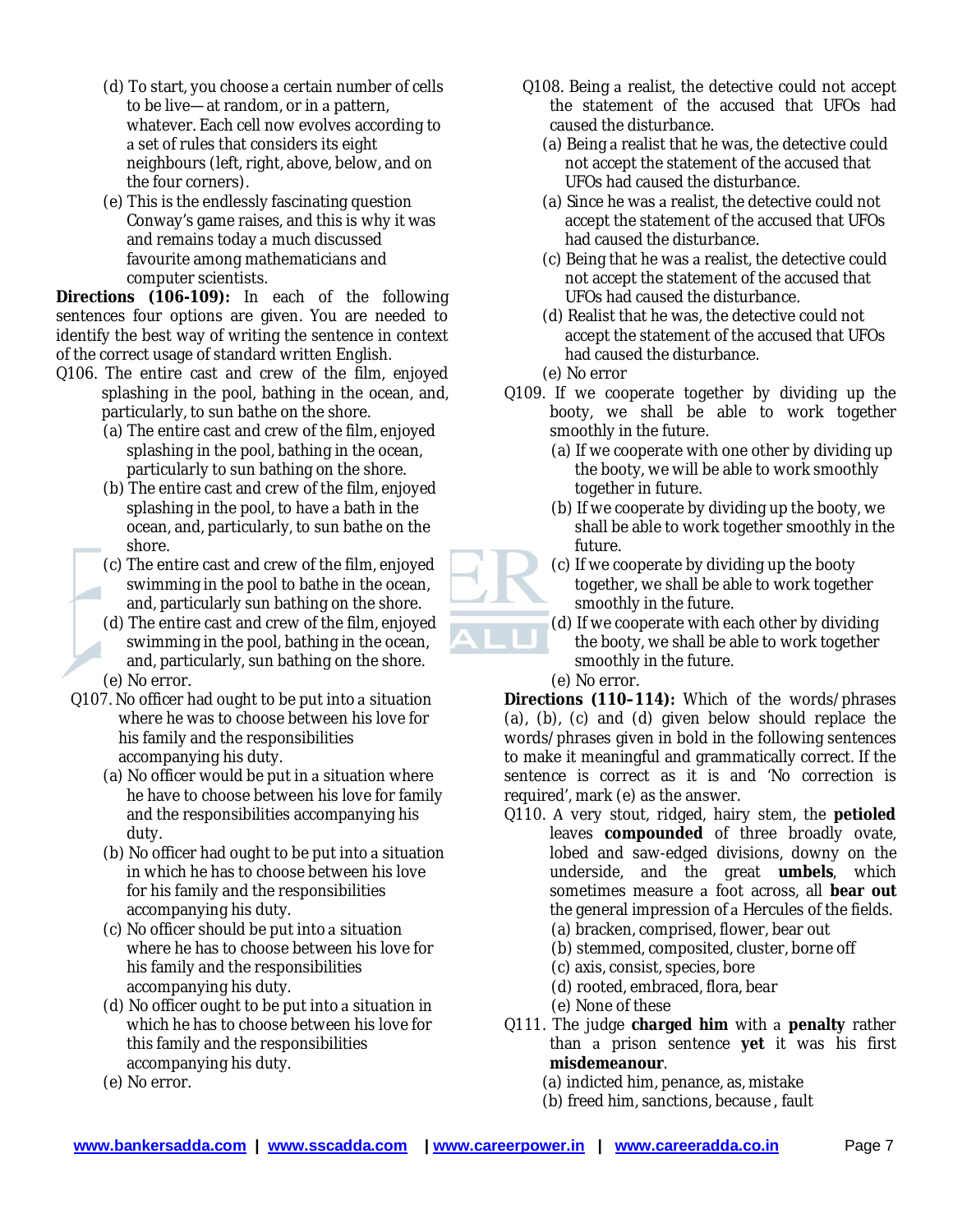- (c) vindicated him off, penalty, even though, wrongdoing
- (d) let him off, fine, since, offence.
- (e) None of these
- Q112. Following the **footsteps** of many of his predecessors, he promptly **accorded** his election "capitulation" as a/ an **infraction** on the divinely **granted** prerogatives of the Holy See.
	- (a) pavement, adhered, dereliction, bequeath
	- (b) ideals, abjured, preservation, conferred
	- (c) example, repudiated, infringement, bestowed
	- (d) specimen, forbeared, contravention,
	- entrusted
	- (e) None of these
- Q113. "We **perceive** data science and data engineering **looming** as job roles this year. **In harmony with** the current trend, technical roles such as software developer and non-technical role such as digital marketing took top two spots as the most popular job **wholes**," Aspiring Minds Co-Founder and CEO Himanshu Aggarwal said.
	- (a) notice, receding, In step with, levels
	- (b) recognize, dawning, In compliance with, searches
	- (c) cloak, appearing, In accordance with, types
	- (d) see, emerging, In line with, categories
	- (e) None of these
- Q114. The EU **inquired** to the crisis by implementing series of financial **relief** mechanisms, such as the European Financial Stability Fund and the European Stability Mechanism, to **furnish** emergency loans to those countries most affected by **advancing** interest rates.
	- (a) reacted, sustain, divest, mounting
	- (b) responded, support, provide, skyrocketing
	- (c) rebutted, aid, deliver, plummeting, escalating
	- (d) excavated, support, disburse, spiraling
	- (e) None of these

**Directions (115–116):** Sentences given in each question, when properly sequenced form a coherent paragraph. Each sentence is labeled with a letter. Choose the most logical order of sentences amongst the five choices given to construct a paragraph.

- Q115.(a) The newspaper man, the flower seller, the milkman, the sweeper, they are all privy to the chatting and sharing of news that the elderly find comforting.
	- (b) When we remove them from their homes, it is not only the family that they are being removed from, but all those other people that they see every day and whose joys and woes become their own.
	- (c) In our system of living, the elderly at home have a circle of acquaintances, and friends.
- (d) The loneliness of the discarded elderly is manifold.
- (e) When we forcibly remove people from surroundings they have been part of for decades we put an un-mendable tear in the fabric of their lives.
- (a) DECAB
- (b) ABDCE
- (c) ECADB
- (d) DBAEC
- (e) CBAED
- Q116. (a) Some of the worst cancers aren't detected by screening.
	- (b) The only way to be sure is to look at the results of randomized trials comparing cancer deaths in screened and unscreened people.
	- (c) So how can we be confident that getting screening test regularly is a good idea?
	- (d) Even when screening "works" in such trials, the size of the benefit observed is surprisingly low: Generally, regular screening reduces fatalities from various cancers between 15 percent and 25 percent.
	- (e) They appear suddenly, between regular screenings, and are difficult to treat because they are so aggressive.
	- (a) DBAEC
	- (b) AECBD
	- (c) ADBEC
	- (d) ACBED
	- (e) ACBDE

![](_page_7_Picture_43.jpeg)

**Directions (117–120):** Read each of the following four sentences to find out whether there is any grammatical